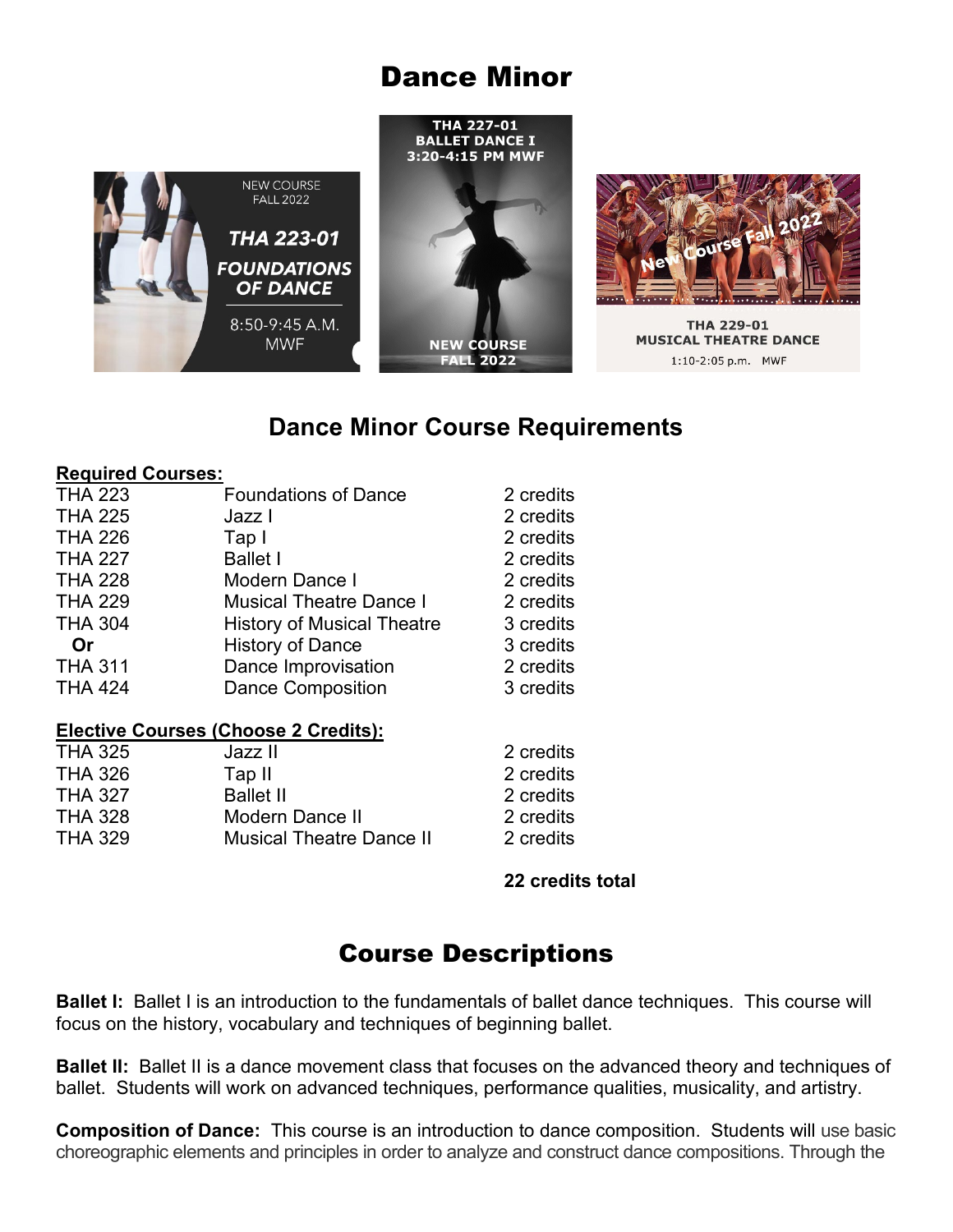use of improvisation, movement exploration, and the understanding and application of both traditional and experimental dance forms, the student will compose original solo and group studies. Through this exploration, students will begin to discover the choreographic process as well as their choreographic voice.

**Dance Improvisation:** Exploration of the movement fundamentals of space, time, and energy in generation of spontaneous group composition. Introductory experience of dance improvisation as a skill for developing the core conceptual elements of dance.

**Foundations of Dance:** An introduction to the field of dance, this course will examine the ideas, concepts and trends important to studies in dance trough lecture, readings, studio experience and discussion. This course will provide an overview of Western dance forms and esthetics, professional standards and practices related to rehearsal/productions, career options in dance, basic human anatomy, injury prevention and conditioning for dance.

**History of Dance:** Perspectives on dance in the 20<sup>th</sup> and 21<sup>st</sup> centuries including its relation to society, culture and its future directions. Dance as an art form and as a reflection of historical events, cultural forces and controversies will be examined. Various forms of dance will be observed through readings, research and video recordings.

**History of Musical Theatre:** A survey of music theatre history and literature from origins to the present and its effect on popular culture, this course provides an understanding of the development of music theatre into the present day. Particular attention is given to the writers and composers who greatly influenced and/or continue to influence the development of this art form.

**Jazz Dance I:** Jazz Dance I is an introduction to the fundamentals of Jazz dance technique. This course will focus on basic Jazz dance vocabulary, style, rhythms and progressions while developing strength and flexibility as well as an anatomical awareness of the dancer's body.

**Jazz Dance II:** Jazz Dance II is an advanced course on Jazz dance technique. This course will focus on Jazz dance vocabulary, style, rhythms and progressions while developing strength and flexibility as well as an anatomical awareness of the dancer's body.

**Modern Dance I:** Modern Dance I is an introduction to the fundamentals of modern dance techniques. Students will learn and execute the fundamentals of modern dance by practicing movement exercises and dance phrases designed to increase knowledge of modern dance.

**Modern Dance II:** This course provides the student with advanced development and practice in the diverse styles of contemporary/classical principles of modern dance technique. Advanced Modern Dance includes active participation in center, movement across the floor, proper alignment, improvisation and personal growth within performance techniques.

**Musical Theatre Dance I:** Musical Theatre Dance I is an introduction to the fundamentals of dance techniques employed by musical theatre. This class will focus on the different styles and techniques of musical theatre dance.

**Musical Theatre Dance II:** This course is designed to give the musical theatre performer the essential training in various dance techniques, an understanding of the structure behind stage choreography, and an insight not the necessary showmanship and performance of that choreography. Students will explore various dance styles through technical training and explore their historical context and artistic impact on the musical theatre genre. Students will engage in